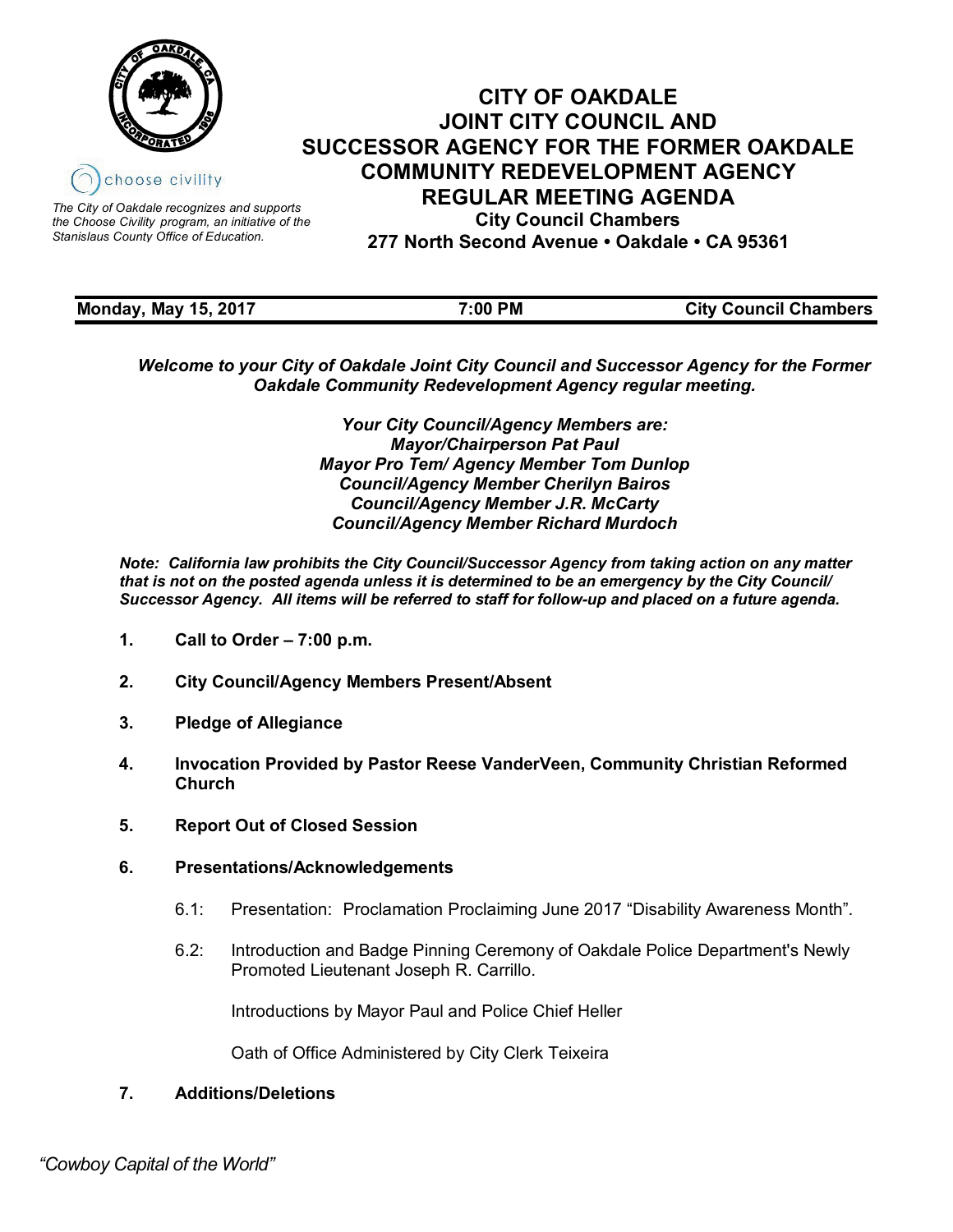

#### **Next City Council Resolution: 2017-048 Next Ordinance: 1248 Next Successor Agency Resolution: 2017-003**

#### **8. Public Comments**

*This is the time set aside for citizens to address the City Council/Successor Agency on issues within the City Council's/Successor Agency's jurisdiction that are not on the posted agenda this evening. The Mayor/Chairperson will ask for a show of hands of those individuals present who wish to address the Council/Agency. Individual speakers are asked to keep spoken comments within a five-minute duration, although this time limit may be modified based on the number of people who indicate their desire to address the Council/Agency. California law prohibits the City Council/Successor Agency from taking action on any item not appearing on the posted agenda except that Council/Agency may refer the matter to staff for follow-up or request it be placed on a future agenda.*

#### **9. Appointment to Boards and Commissions**

None Scheduled.

#### **10. City Council Consent Agenda**

The consent agenda is comprised of Items 10.1 through 10.5. Unless there is discussion by a member of the audience/Council they may be approved in one motion.

- 10.1: Approve the Special City Council Meeting Minutes of April 27, 2017.
- 10.2: Approve the Regular City Council Meeting Minutes of May 1, 2017.
- 10.3: Receive and File the Warrant List for the period of April 26, 2017 to May 10, 2017.
- 10.4: Waive Readings of Ordinances/Resolutions except by Title.
- 10.5: Adopt Resolution 2017-\_\_\_, a Resolution of the City Council of the City of Oakdale of Concurrence and Support of Stanislaus County to Submit the Draft 2017-2018 Annual Action Plan for the Community Development Block Grant Program and Emergency Solutions Grant Program to HUD.

#### **11. Public Hearings**

None scheduled.

### **12. Staff Reports**

12.1: Consider a Resolution of the City of Oakdale City Council Authorizing the Purchase and Installation of Airport Security Cameras in the amount of \$14,851.94 and Authorize a Contingency in the amount of \$1,000.00, funded from Airport Enterprise Fund, Machinery and Equipment Account 627-4170-446-31-03 for a Total Project Budget of \$15,851.94.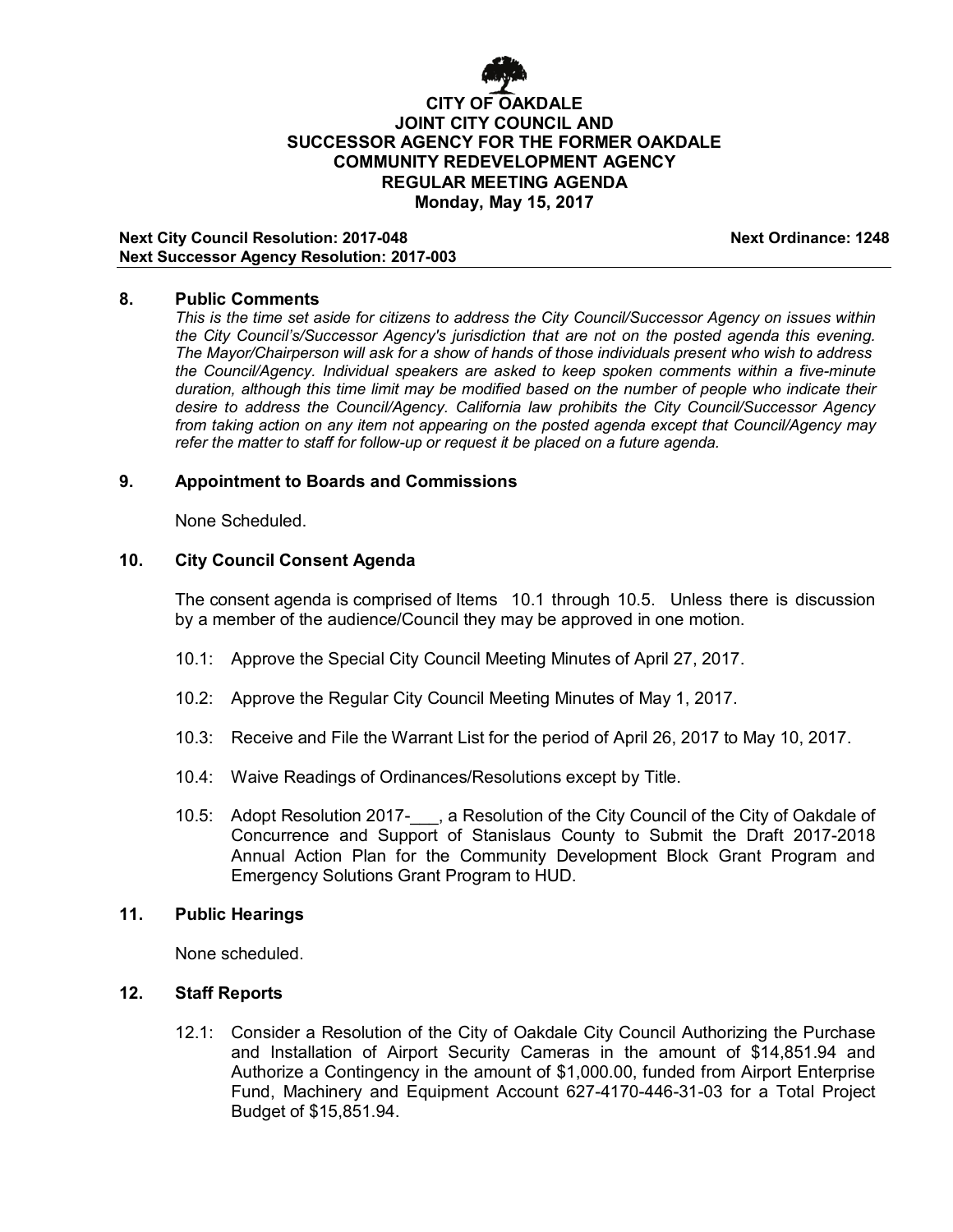

#### **Next City Council Resolution: 2017-048 Next Ordinance: 1248 Next Successor Agency Resolution: 2017-003**

Recommended Action: Adopt Resolution 2017- , a Resolution of the City of Oakdale City Council Authorizing the Purchase and Installation of Airport Security Cameras in the amount of \$14,851.94, Authorize a Contingency in the amount of \$1,000.00, funded from Airport Enterprise Fund, Machinery and Equipment Account 627-4170-446-31-03 for a Total Project Budget of \$15,851.94.

12.2: Consider Approving a Resolution Awarding the Low Bid to United Pavement Maintenance, Inc. for the 2017 Street Overlay Project in the amount of \$921,853.00 funded by Measure L and the Local Transportation Fund (LTF) 221 CP1730 and additional funds for Contingencies and Construction Engineering for a Total Construction Budget of \$1,051,853.00.

Recommended Action: Adopt Resolution 2017-\_\_\_, a Resolution of the City of Oakdale City Council Awarding the Low Bid to United Pavement Maintenance, Inc. for the 2017 Street Overlay Project in the amount of \$921,853.00 funded by Measure L and the Local Transportation Fund (LTF) 221 CP1730 and additional funds for Contingencies and Construction Engineering for a Total Construction Budget of \$1,051,853.00.

12.3: Consider a Resolution of the City of Oakdale City Council Awarding a Bid for South Yosemite Avenue Surface Improvement Project to George Reed Inc. in the amount of \$462,092 to be paid from the Surface Transportation Fund 316, Gas Tax Fund 215 and Local Transportation Fund 221 (CP1621).

Recommended Action: Adopt Resolution 2017-\_\_\_, a Resolution of the City of Oakdale City Council Awarding a Bid for South Yosemite Avenue Surface Improvement Project to George Reed Inc. in the amount of \$462,092 to be paid from the Surface Transportation Fund 316, Gas Tax Fund 215 and Local Transportation Fund 221 (CP1621).

12.4: Consider a Resolution of the City of Oakdale City Council Authorizing Staff Purchase a Ford Police Interceptor Utility Vehicle from Haidlen Ford and Outfit with Emergency Equipment by Emergency Vehicle Installers (EVI) in the total amount of \$48,715.45 in a Black and White Color Scheme with Updated Graphics using funds allocated in the Vehicle Replacement Fund 530-1910-419.41-09 and the Supplemental Law Enforcement Services Fund 203-2110-41.41-06 and to surplus a 2003 Ford Crown Victoria (Vehicle SR01).

Recommended Action: Adopt Resolution 2017-\_\_\_, a Resolution of the City of Oakdale City Council Authorizing Staff Purchase a Ford Police Interceptor Utility Vehicle from Haidlen Ford and Outfit with Emergency Equipment by Emergency Vehicle Installers (EVI) in the total amount of \$48,715.45 in a Black and White Color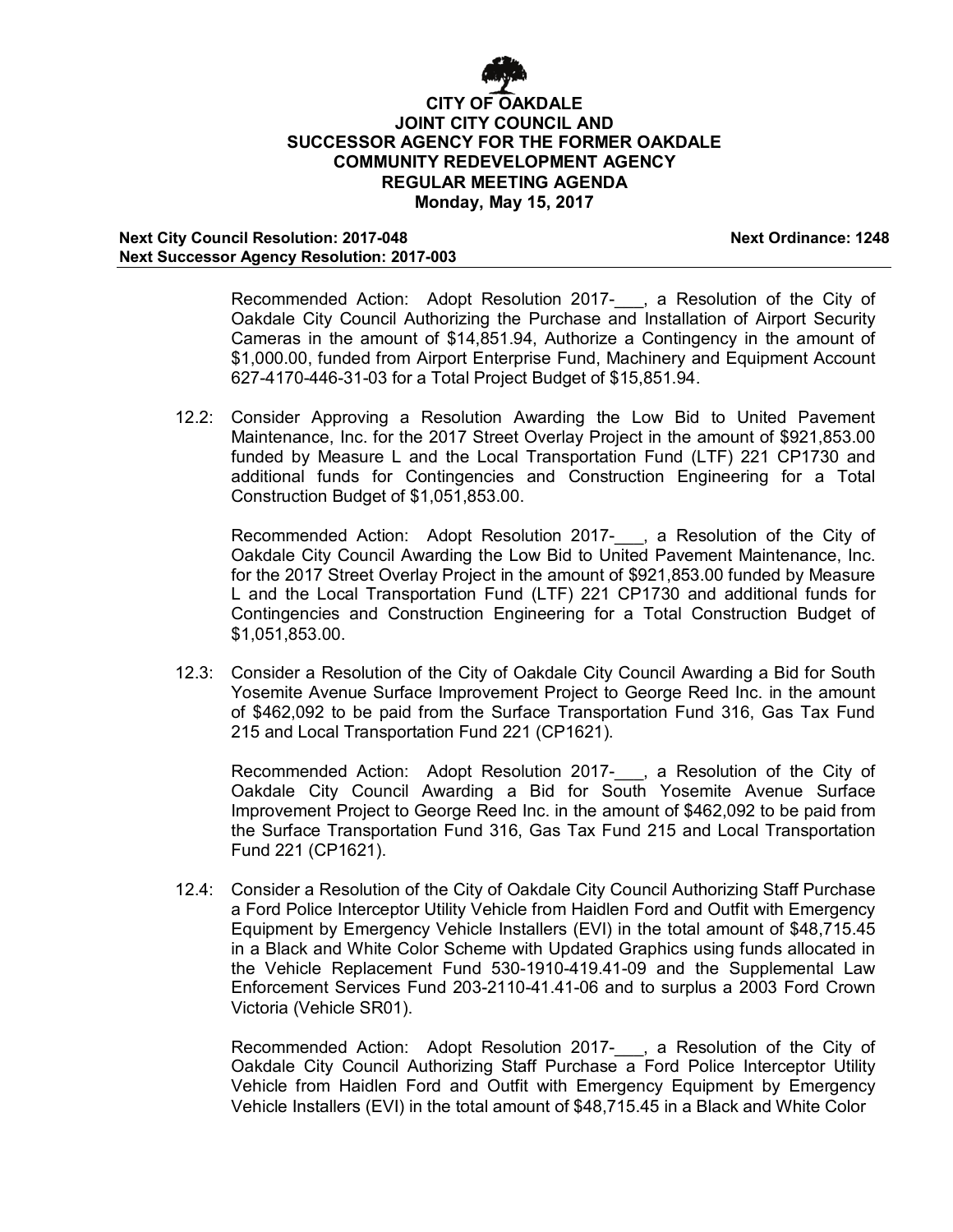

**Next City Council Resolution: 2017-048 Next Ordinance: 1248 Next Successor Agency Resolution: 2017-003**

Scheme with Updated Graphics using funds allocated in the Vehicle Replacement Fund 530-1910-419.41-09 and the Supplemental Law Enforcement Services Fund 203-2110-41.41-06 and to surplus a 2003 Ford Crown Victoria (Vehicle SR01).

12.5: Consider a Resolution of the City of Oakdale City Council Authorizing the Chief of Police to enter into a Purchase and Service Agreement with IBM I2 COPLINK Data Source Integration Services in the total amount of \$22,000.00 to begin Data Conversion to Allow Full Implementation of Data Sharing within the Law Enforcement Networking System (LENS) and Approve a Budget Appropriation in the amount \$22,000 from the State of California BSCC Realignment City Law Enforcement Grant in the AB109 Public Safety Realignment Fund 210 and authorize additional Budget Appropriation from Fund 210 of up to \$2,000.00 for Crisis Intervention Training for Police Personnel.

Recommended Action: Adopt Resolution 2017-\_\_\_, a Resolution of the City of Oakdale City Council Authorizing the Chief of Police to enter into a Purchase and Service Agreement with IBM I2 COPLINK Data Source Integration Services in the total amount of \$22,000.00 to begin Data Conversion to Allow Full Implementation of Data Sharing within the Law Enforcement Networking System (LENS) and Approve a Budget Appropriation in the amount \$22,000 from the State of California BSCC Realignment City Law Enforcement Grant in the AB109 Public Safety Realignment Fund 210 and authorize additional Budget Appropriation from Fund 210 of up to \$2,000.00 for Crisis Intervention Training for Police Personnel.

12.6: Consider by Minute Order Approval of a Request for Qualifications to Select Qualified Candidates for a Cannabis Business Pilot Program in Oakdale.

Recommended Action: Approve a Request for Qualifications to Select Qualified Candidates for a Cannabis Business Pilot Program in Oakdale.

12.7: Consider by Minute Order Approval an Agreement for City Attorney Services with Churchwell White LLP and Authorize the City Manager to Execute the Agreement.

Recommended Action: Approve by Minute Order an Agreement for City Attorney Services with Churchwell White LLP and Authorize the City Manager to Execute the Agreement.